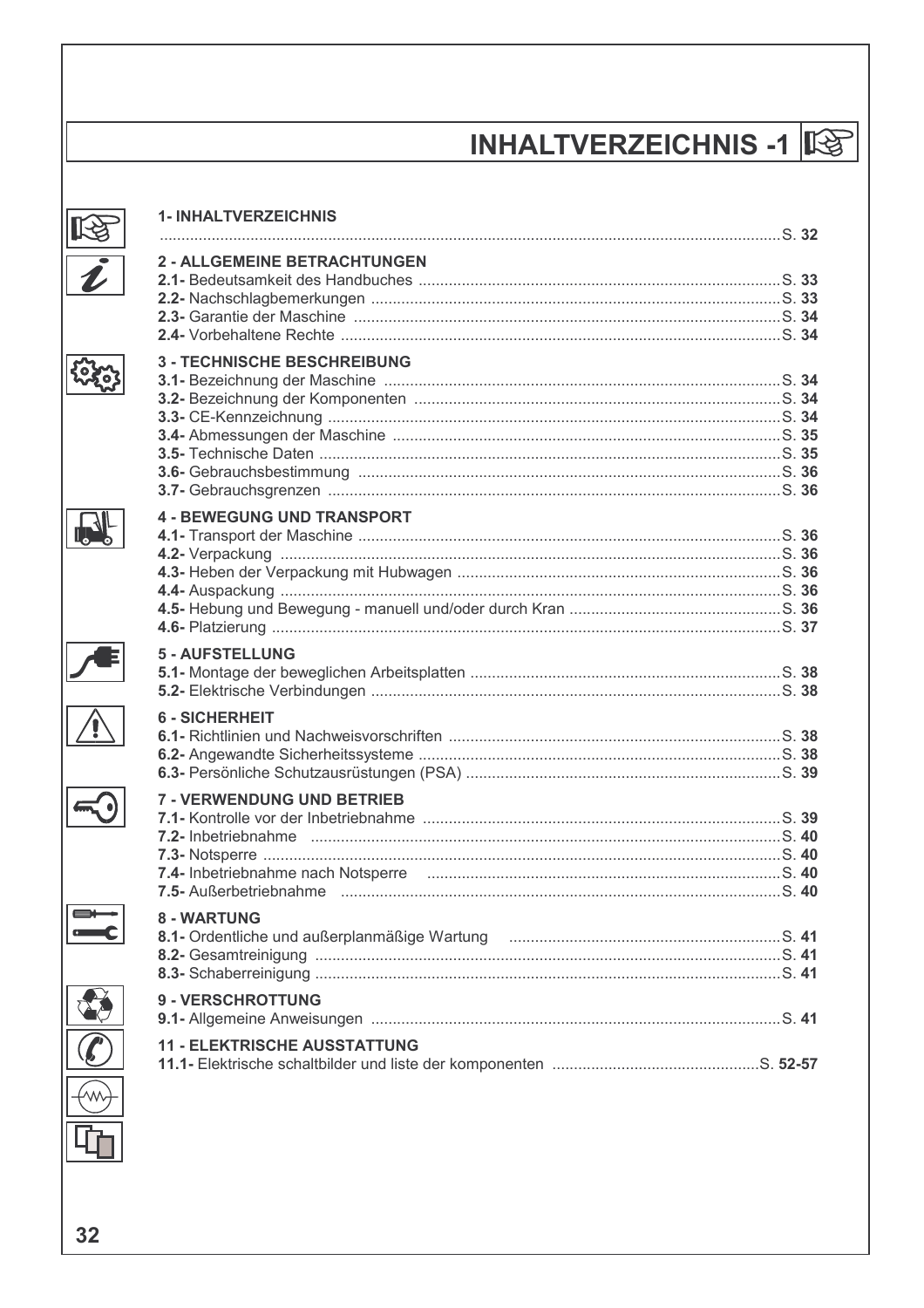# $\mathcal{L}$  | 2- ALLGEMEINE BETRACHTUNGEN

## **2.1- BEDEUTSAMKEIT DIESES HANDBUCHES**

VOR DER BENUTZUNG DER VORLIEGENDEN MASCHINE SOLL DER BEDIENER VERBINDLICH DIESES HANDBUCH IN ALL SEINE TEILE LESEN UND VERSTEHEN.

#### DAS GEGENSTÄNDLICHE HANDBUCH IST EIN INTEGRIERENDES TEIL DER TEIGAUSROLLMASCHINE UND IST FÜR ZUKÜNFTIGES NACHSCHLAGEN AUFZUBEWAHREN.

Dieses technische "Gebrauchsanweisungs- und Wartungshandbuch" wurde nach der in der 98/37/EG-Maschinenrichtlinie enthaltenen Angaben verfasst, um ein einfaches und richtiges Verständnis der Inhalte seitens des Bedieners, der zur Benutzung bestimmt ist, und seitens der Bediener, die zur Wartung der gegenständlichen Maschine bestimmt sind, zu gewährleisten.

Sollte der verantwortliche Bediener - trotz der Aufmerksamkeit seitens des Herstellers in der Verfassungsphase etwaige Unverständnisse bemerken, bitte den Hersteller sofort nach den richtigen Aufklärungen und nach weiteren Informationen fragen, um Missverständnisse zu vermeiden, welche die Sicherheit gefährden würden,

DER HERSTELLER LEHNT JEDE VERANTWORTUNG FÜR ETWAIGE SCHADEN AN PERSONEN. TIERE ODER DINGE AB. DIE DURCH DIE MISSACHTUNG DER IM GEGENSTÄNDLICHEN HANDBUCH **ENTHALTENEN ANWEISUNGEN ENTSTEHEN.** 

#### **2.2- NACHSCHLAGEBEMERKUNGEN**

#### **STILLSTEHENDE MASCHINE:**

Vor jedem Eingriff und/oder jeder Einstellung im Rahmen der Maschine die elektrische Speisungsquelle zweckmäßig trennen und prüfen, dass die Maschine tatsächlich stehend ist und dass kein plötzliches Anlassen der Maschine eintreten kann.

#### **MASCHINENBEDIENER:**

Es handelt sich um einen berufsmäßig ausgebildeten Bediener, der zumindest 16-jährig ist und unter Beachtung des im Anwendungsland geltenden Gesetzes ausschließlich zur Ausführung der Inbetriebnahme (Zyklusstart), des Betriebs und der Außenbetriebnahme (Zyklusende) der Maschine in voller Beachtung der in diesem Handbuch enthaltenen Anweisungen berechtigt ist.

#### **MECHANISCHER WÄRTER:**

Es handelt sich um einen qualifizierten Techniker, der ausschließlich zu Einstellungs-, Wartungs- und/oder Reparatureingriffen auf die mechanischen Einzelteile - sogar bei abgeschalteten Schutzvorrichtungen berechtigt ist.

#### **ELEKTRISCHER WÄRTER:**

Es handelt sich um einen qualifizierten Techniker (einen Elektriker, der die technischen und beruflichen von den geltenden Vorschriften verlangten Anforderungen besitzt), der ausschließlich zu Einstellungs-, Wartungs- und/ oder Reparatureingriffen auf die elektrischen Vorrichtungen - sogar mit elektrischer Spannung und abgeschalteten Schutzvorrichtungen berechtigt ist.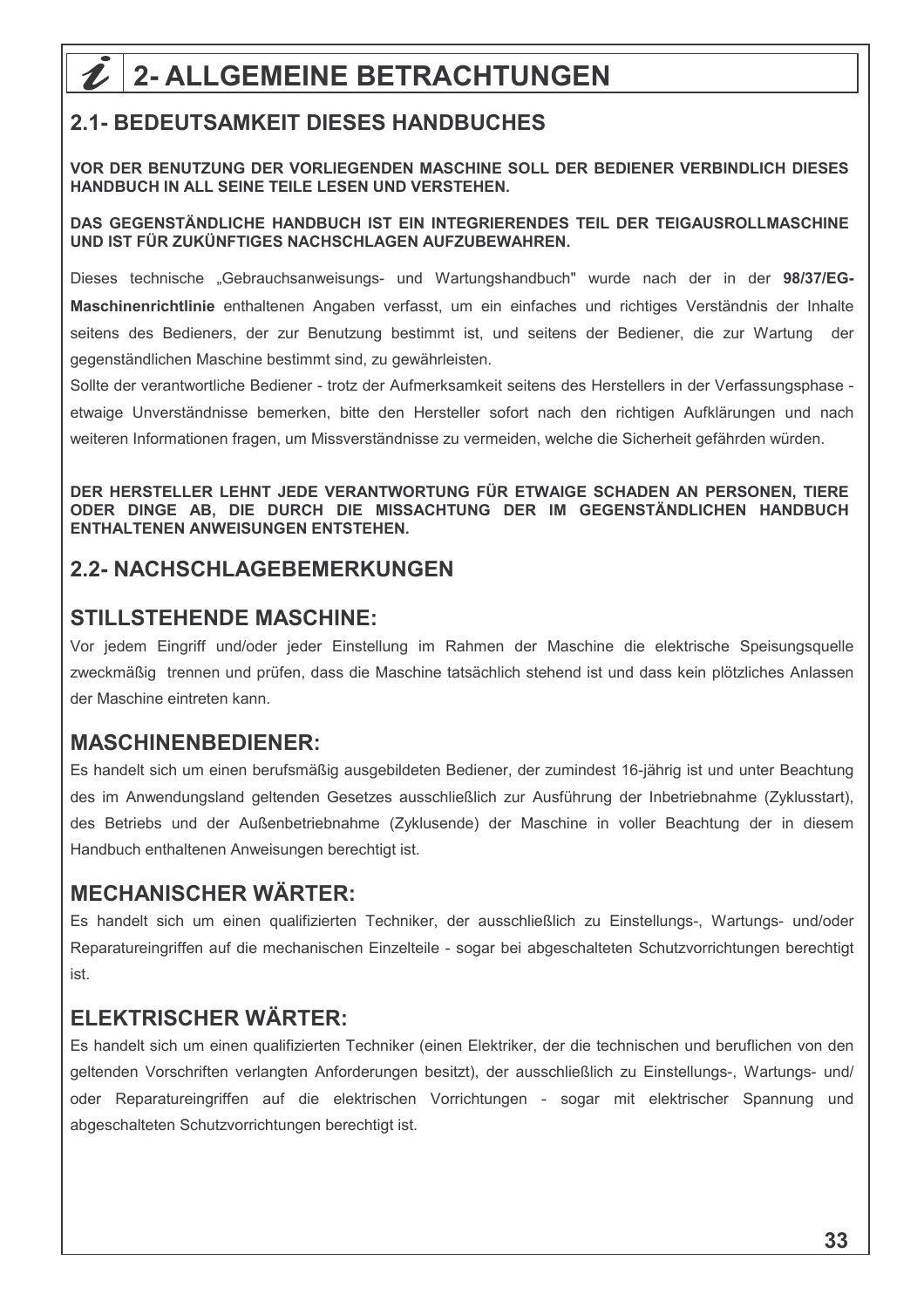### **2.3- MASCHINENGARANTIE**

Die Garantiezeit dauert 12 (zwolf) Monaten vom Lieferungsdatum. Die elektrischen Teile, die Motoren uns die Geräte sind von der Garantie ausgeschlossen. Die Garantie gewährleistet ausschließlich den Wechsel der fehlerhaften Teile.

ÄNDERUNGEN **DIE UND/ODER DER WECHSEL VON TEILEN NICHT-ORIGINALEN MIT** ERSATZTEILEN VERURSACHEN DIE VERWIRKUNG DER GARANTIE UND BEFREIEN DEN HERSTELLER **VON JEDER HAFTUNG.** 

## **2.4- VORBEHALTENE RECHTE**

Die vorbehaltene Rechte, die dieses technische "Gebrauchs- und Wartungshandbuch" betreffen, bleiben in Besitz des Herstellers. Kein Teil dieses Handbuchs darf ohne geschriebene Genehmigung seitens des Herstellers (völlig oder teilweise) durch alle Mittel nachgedruckt und verbreitet werden.

#### **TECHNISCHE BESCHREIBUNG -3** १०५०

## **3.1- MASCHINENBEZEICHNUNG**

Die gegenständliche Maschine wurde folgendermaßen bezeichnet: TEIGAUSROLLMASCHINE

## **3.2- BEZEICHNUNG DER KOMPONENTEN**

In FIGG. 2A-2B sind die Komponenten dargestellt und beschrieben, welche die Maschine bilden.

## **3.3- CE-KENNZEICHNUNG**

Die CE-Kennzeichnung besteht aus einem (rotgefärbten) Schild in serigraphiertem Aluminium, der laut FIG. 1 durch zwei Nieten befestigt wurde. Auf dem Schild sind auf lesbare und unlöschbare Weise folgende Daten angegeben:

- Bezeichnung und Adresse des Herstellers;
- CE-Kennzeichnung;
- Modell (MOD):
- Baujahr (ANNO);
- Seriennummer (MATR.);
- Elektrische Spannung (VOLT/HZ);
- Elektrische Leistung (KW/A):
- Maschinengewicht (PESO)

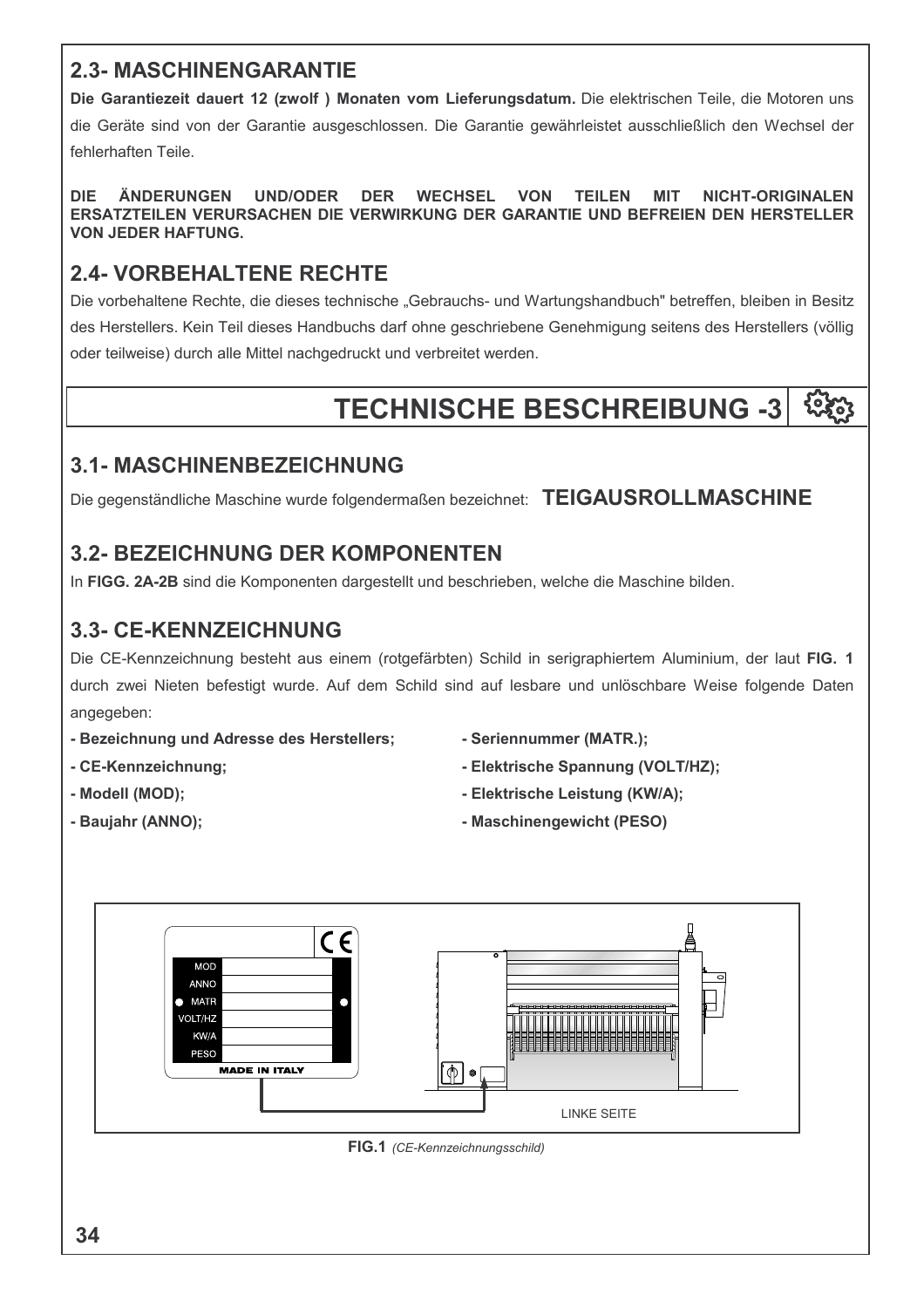## 3.4- MASCHINENABMESSUNGEN

In FIG. 3A sind in den entsprechenden Ansichten die Außenmessungen der Maschine angegeben.



FIG.3A ((Maschinenabmessungen)

## **3.5- TECHNISCHE DATEN**

In der TAB. 2 sind die technischen Daten angegeben, welche die Maschine kennzeichnen.

|                                                       |             | <b>EINPHASIG</b> | <b>DREIPHASIG</b> |  |  |  |
|-------------------------------------------------------|-------------|------------------|-------------------|--|--|--|
| Stromversorgungsspannung / Frequenz                   | Volt / Hz   | 230/50           | 400 / 50          |  |  |  |
| <b>Stromstärke</b>                                    | A           | 3                | 1,9               |  |  |  |
| <b>Elektrische Leistung Getriebemotor</b>             | kW          | 0,37             | 0,37              |  |  |  |
| Walzdicken                                            | mm          | $0,1 \div 34$    |                   |  |  |  |
| Durchschnittlicher Schallwechseldruck                 | dB(A)       | <70              |                   |  |  |  |
| <b>Betriebstemperatur</b>                             | $^{\circ}C$ | $+10 \div +40$   |                   |  |  |  |
| Max. Betriebsfeuchtigkeit                             |             | 90%              |                   |  |  |  |
| Abmessungen der teflonbeschichteten<br>Arbeitsplatten | mm          | 500 x 496        |                   |  |  |  |
| Gewicht der beweglichen Arbeitsplatte                 | Kg          | 1,5              |                   |  |  |  |
| <b>Maschinengewicht</b>                               | Kg          |                  | 70                |  |  |  |

TAB.1 (Technische Daten)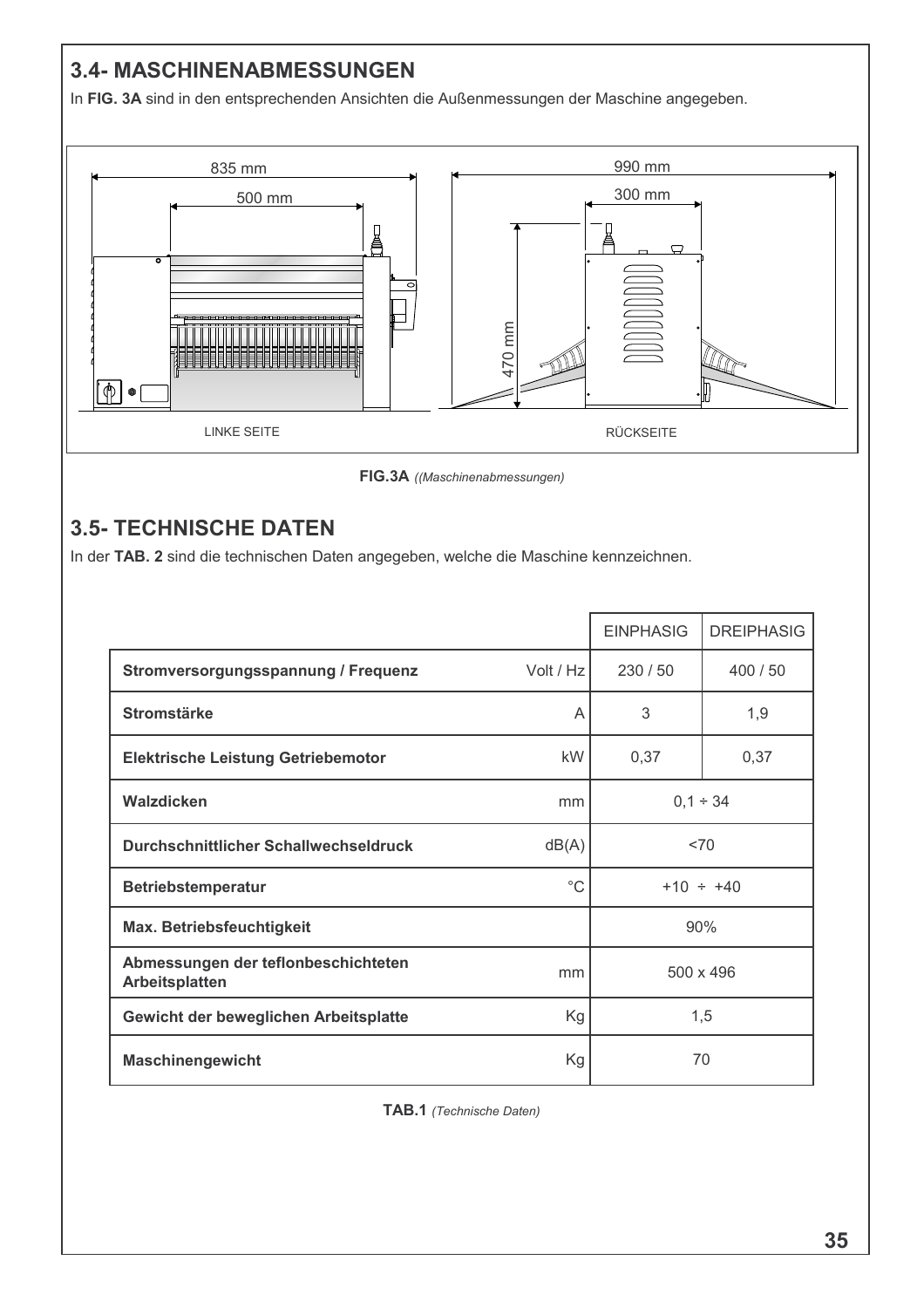#### **3.6- GEBRAUCHSBESTIMMUNG**

DIE GEGENSTÄNDLICHE MASCHINE WURDE AUSSCHLIESSLICH FÜR DAS WALZEN DES TEIGS FÜR DEN ERNÄHRUNGSGEBRAUCH SEITENS BÄCKEREIEN. TEIGWARENFABRIKEN UND PIZZERIAS **ENTWORFEN.** 

DIE MASCHINE IST ZUR ANWENDUNG SEITENS EINES (1) EINZELNEN BERECHTIGTEN BEDIENERS **BESTIMMT.** 

DIE INBETRIEBNAHME DER MASCHINE IN UMGEBUNGEN MIT POTENTIELL EXPLOSIONSFÄHIGER ATMOSPHÄRE IST ABSOLUT VERBOTEN.

#### **3.7- GEBRAUCHSGRENZEN**

DIE GEGENSTÄNDLICHE MASCHINE WURDE AUSSCHLIESSLICH FÜR DIE IM ABS. 3.6 ERWÄHNTE GEBRAUCHSBESTIMMUNG ENTWORFEN, DESWEGEN IST JEDER ANDERE GEBRAUCH ODER EINSATZ DER MASCHINE FÜR UNSACHGEMÄSSERE ZWECKE VERBOTEN. DAMIT IN JEDEM MOMENT DIE ALLGEMEINE SICHERHEIT DER SELBEN GARANTIERT WERDEN KANN.

## **BEWEGUNG UND TRANSPORT-4**

#### **4.1- MASCHINENTRANSPORT**

Die Maschine wird zum Kunden durch eine "spezialisierte Speditionsfirma" befördert, die durch ihr Personal und durch geeignete Mittel in Beachtung der bestehenden Vorschriften die Hebungs-, und Entladungsvorgänge nach der Transporttypologie (Transport auf dem Landweg, Seetransport, Transport auf dem Luftweg) versichert.

#### DER HERSTELLER LEHNT JEDE VERANTWORTUNG FÜR SCHADEN AN PERSONEN. TIEREN UND/ODER DINGEN. DIE WÄHREND DER TRANSPORT- UND HEBEVORGÄNGE VERURSACHT WERDEN.

## **4.2- VERPACKUNG**

Die Maschine wird normalerweise vom Hersteller in einer auf einer Holzpalette durch Bänder befestigten Pappschachtel verpackt.

Komponenten, die ausgebaut geliefert werden:

Nr. 2 bewegliche Arbeitsplatten:

Nr. 1 Gebrauchs- und Wartungsanweisungen.

#### **4.3- HEBEN DER VERPACKUNG MIT HUBWAGEN**

Das zu dieser Aufgabe bestimmte Personal muss zwangsmäßig einen für den Gebrauch geeigneten Hubwagen anwenden (nach den geltenden Vorschriften), als auch alle äußerlich auf der Verpackung der Maschine angebrachten Anweisungen (siehe Kap. 12 - BEILAGEN) beachten.

#### **4.4- AUSPACKUNG**

Die Verpackung auf dem Boden auf eine Planfläche legen, welche die Stabilität der selben garantiert, und folgende Auspackungsanweisungen beachten:

- 1- Die Bänder mit einem zweckgeeigneten Gerät schneiden;
- 2- Die Pappschachtel entfernen;
- 3- Die ausgebaut gelieferten Komponenten aus der Verpackung entfernen (siehe Abs. 4.2).

#### **4.5- HEBUNG UND BEWEGUNG - MANUELL UND/ODER DURCH KRAN**

Manuell: 1- Mit der Hilfe 3 (drei) Bediener aufmerksam die Maschine aus der Palette heben;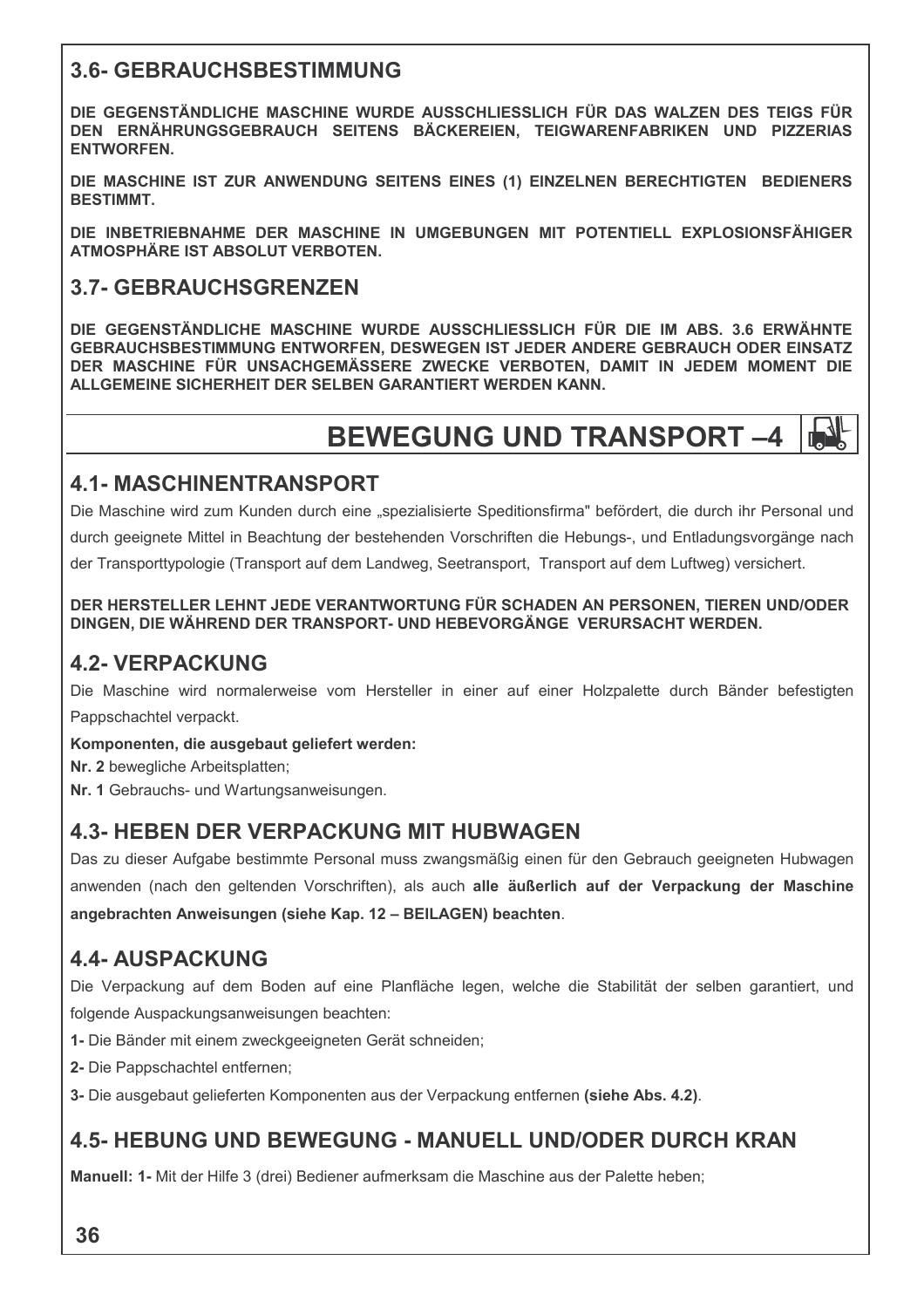2 - Die Maschine zum Anwendungsort bewegen und sie nach den in Abs. 4.6 angegebenen Anweisungen positionieren.

Mit Kran: 1- Den Mehlkasten (FIG.2A-Bez.10) durch zwei seitlich aufgestellten Schrauben entferne

Zweckgeeignete Schlingen oder Seile (nach den geltenden Vorschriften) unter den Zugankern der Schultern (Siehe Fig.5) einlegen.

- 2- Prüfen, dass die Anschlagvorrichtungen nicht gegen die Maschinenkomponenten stoßen und/oder sie nicht beschädigen;
- 3- Vorsichtig das Heben ausführen.

WÄHREND DER HEB- UND TRANSPORTVORGÄNGE SOLL SICH ZWANGSMÄßIG KEIN MENSCH, KEIN **TIER UND/ODER KEIN GEGENSTAND** IM **SCHWENKBEREICH BEFINDEN, DA SEINE** UNVERLETZLICHKEIT ZUFÄLLIG GEFÄHRDEN WERDEN KANN.

## **4.6- PLATZIERUNG**

Die Maschine ist in einem geschlossenen und bedeckten Raum, auf einen Boden oder auf eine Oberfläche zu stellen, der die Stabilität der selben im Verhältnis zum Raumbedarf und zum Gewicht (Abs. 3.5 - 3.4) garantiert.

#### DIE IN FIG. 6 ANGEGEBENEN PLATZIERUNGS-MINDESTABSTÄNDE BEACHTEN, UM EINEN EINFACHEN UND SICHEREN ZUGANG DES BEAUFTRAGTEN BEDIENERS UND DER WARTUNGSLEUTE ZU **GEWÄHRLEISTEN.**



FIG.4 (Heben der Verpackung mit Hubwagen)



FIG.5 (Heben der Maschine)

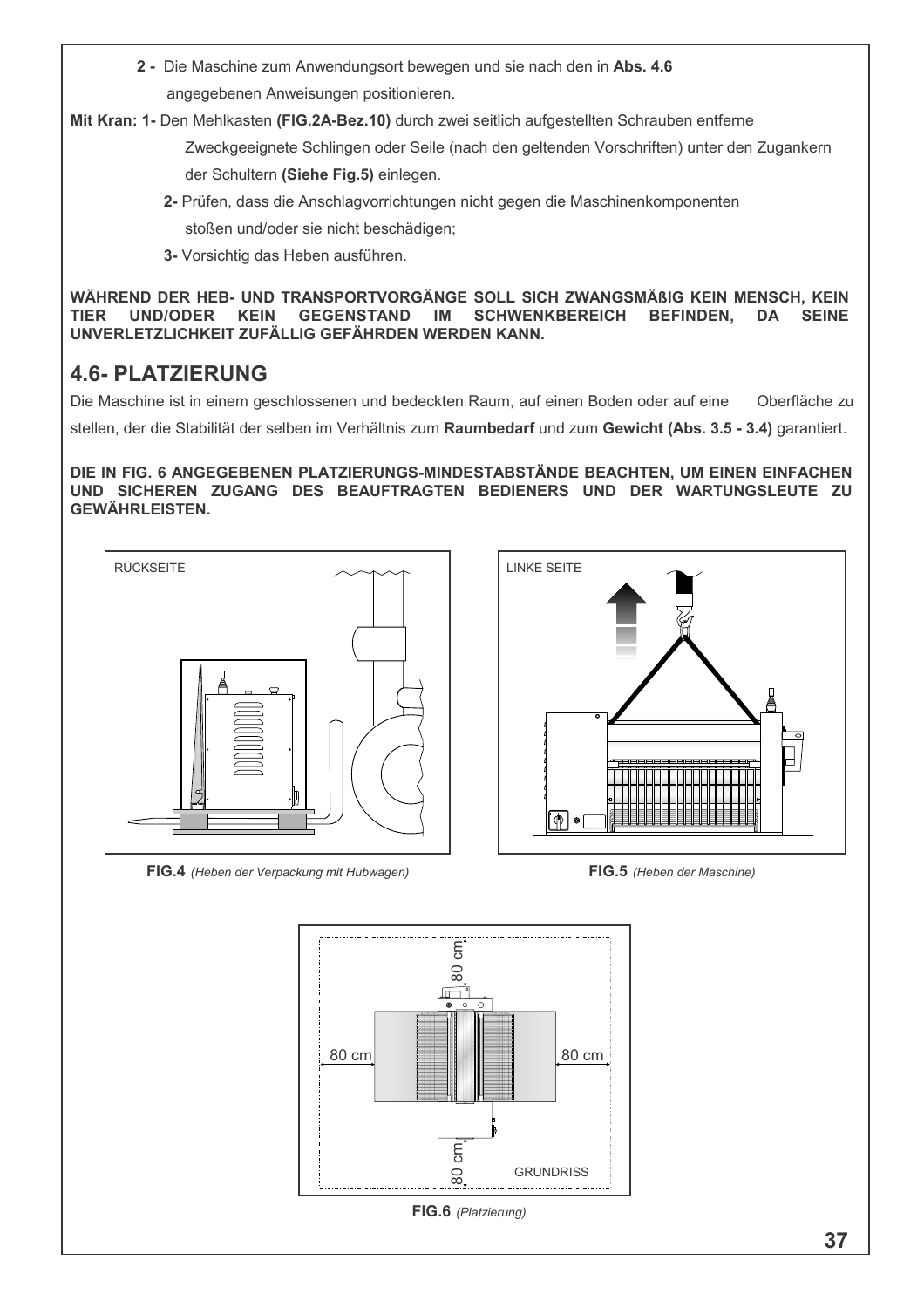# **AUFSTELLUNG -5**

#### 5.1- MONTAGE DER BEWEGLICHEN ARBEITSPLATTEN

Die Schutzgitter heben und manuell die beweglichen Arbeitsplatten auf die Stützschrauben laut FIG. 7 anmontieren.



FIG.7 (Montage der beweglichen Arbeitsplatten)

## **5.2- ELEKTRISCHE VERBINDUNGEN**

Das Versorgungsnetz, an der die Maschine angeschlossen wird, soll die technischen in TAB. 1 (Abs. 3.5) angegebenen Merkmale befriedigen, deswegen sollen der Kabelguerschnitt und der Leitungsschalter zweckmäßig für einen der installierten Leistung entsprechenden Stromdurchgang bemesst sein.

Einphasiges Modell (230 V) Das Netzkabel ist schon mit Stecker versehen.

Dreiphasiges Modell (400 V) Das Netzkabel ist nicht mit Stecker versehen, demzufolge muss man einen zweckmäßigen Stecker verbinden.

VOR DER STROMVERSORGUNGSSCHALTUNG DER MASCHINE SOLL DER KUNDE PRÜFEN, DASS DAS VERSORGUNGSNETZ UND DIE ERDUNGSANLAGE MIT DEN ANFORDERUNGEN ÜBEREINSTIMMEN, DIE VON DEN IM MASCHINENGEBRAUCHSLAND GÜLTIGEN REGELUNGEN VORGESEHEN SIND.

DAS ANMONTIEREN DES STECKERS AN DEM STROMVERSORGUNGSKABEL IST ZWANGSMÄßIG VON EINEM ELEKTROINSTALLATEUR VORZUNEHMEN, DER DIE TECHNISCHEN UND BERUFLICHEN ANFORDERUNGEN ERFÜLLT, DIE VON DEN IM MASCHINENGEBRAUCHSLAN GÜLTIGEN REGELUNGEN **GEFORDERT SIND.** 

STECKER UND ALL FÜR **DIE STROMVERSORGUNGSSCHALTUNG BENUTZTEN DER** ELEKTRISCHEN MATERIAL SOLL ZU DIESEM GEBRAUCH GEEIGNET SEIN UND SOLL MIT DEN ANFORDERUNGEN DER IM MASCHINENGEBRAUCHSLAND GÜLTIGEN REGELUNGEN ÜBEREINSTIMMEN.

# **SICHERHEIT -6**

#### 6.1- RICHTLINIEN UND NACHWEISVORSCHRIFTEN

Die gegenständliche Maschine wurde unter Berücksichtigung der folgenden Regelungen entworfen und hergestellt:

89/392 EWG: "Maschinenrichtlinie und folgende Änderungen 91/368 EWG - 93/44 EWG - 93/68 EWG

" (Codierte Version: 98/37/EG) - in Italien durch D.P.R. 24 Juli 1996, Nr. 459 aufgenommen).

73/23 EWG: "Niederspannungsrichtlinie"

EN 60204-1: "Sicherheit der Ausrüstung: Elektrische Ausrüstung der Maschinen".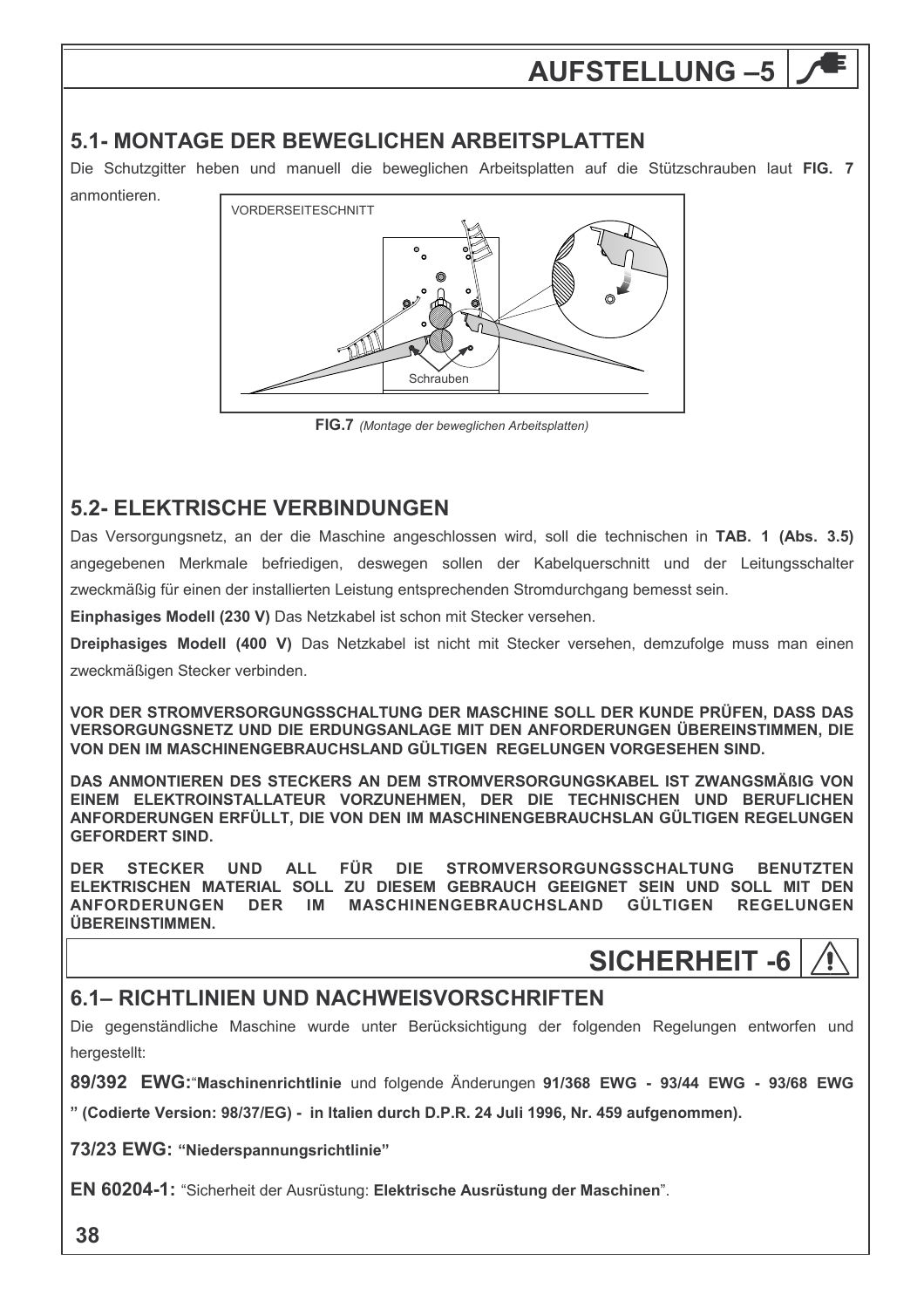EN 292-1-2: "Grundbegriffe über die Sicherheit der Maschinen und Grundprinzipien für den Entwurf".

EN 294: "Sicherheitsabstand, um das Erreichen der Gefahrenzonen mit den oberen Glieder zu vermeiden".

EN 349: "Mindestabmessung für das Vermeiden des Quetschens von Körperteilen".

#### **6.2- ANGEWANDTE SICHERHEITSSYSTEME**

Bei der Maschine sind folgende Sicherheitssysteme angewandt:

#### DEN KORREKTEN BETRIEB UND DIE LEISTUNGSFÄHIGKEIT ALLER SCHUTZVORRICHTUNGEN DER **MASCHINE SIND ZWANGSMÄßIG ZU KONTROLLIEREN.**

#### **1- DRUCKKNOPF "NOTSPERRE"**

Er ist an der rechtlichen Seite der Maschine über der Schulter (FIG. 2A – Bez. 7) anmontiert. Er ist pilzesförmig (rotgefärbt) mit Rückhaltung und manueller Nachrüstung. Die Betätigung des Druckknopfes verursacht das unverzügliche Halten der Walzzylinder.

#### 2- SCHUTZGITTER (RECHTS - LINKS)

Sie bestehen aus einer Struktur von kunststoffbeschichteten Stahldrähten (FIG. 2A - Bez. 17-18) und sie sind durch ein Drehgelenk an den Schultern der Maschine anmontiert, um den gefährlichen Raum der Walzzylinder zu schützen. Sie sind mit zwei Mikroschaltern versehen, welche beim Heben der Gitter unverzüglich die Maschine halten, um das zufällige Erreichen des Walzraumes zu sperren.

ES IST VERBOTEN. IRGENDEINE SCHUTZVORRICHTUNG DER MASCHINE ZU VERLETZEN. ÜBERBRÜCKEN, ENTFERNEN UND/ODER ERSETZEN.

**ETWAIGE AUSGEFALLENEN** UND/ODER **BESCHÄDIGTEN SCHUTZVORRICHTUNGEN SIND** VERBINDLICH PROMPT MIT ORIGINALERATZTEILEN ZU ERSETZEN.

VOR DER AUSFÜHRUNG DES WECHSELS IRGENDWELCHER SCHUTZVORRICHTUNG. MUSS MAN ZWANGSMÄSSIG DEN EINGRIFF UND/ODER DIE ZULASSUNG DES TECHNISCHEN KUNDENDIENSTES **DES HERSTELLERS ERFORDERN.** 

#### 6.3- PERSÖNLICHE SCHUTZAUSRÜSTUNGEN (PSA)

WÄHREND DES BETRIEBS DER MASCHINE MUSS DER BEAUFTRAGTE BEDIENER ZWANGSMÄSSIG **GEHÖRSCHUTZKOPFHÖRER ERNÄHRUNGSZWEIG TRAGEN UND STRENG DEN DIF IM** VORGESEHENEN HYGIENISCH-SANITÄREN VORSCHRIFTEN BEACHTEN.

## **7- VERWENDUNG UND BETRIEB**

#### 7.1- KONTROLLE VOR DER INBETRIEBNAHME

Vor der Ausführung der Inbetriebnahme muss der Bediener folgende Kontrolle ausführen:

- 1 Prüfen, dass die beweglichen Arbeitsplatten richtig anmontiert sind (Abs.5.1);
- 2 Prüfen, dass die Schutzgitter unten sind (FIG.2A-Bez.17/18);
- 3 Prüfen, dass der Mehlkasten richtig anmontiert ist (FIG.2A-Bez.10);
- 4- Prüfen, dass der Notsperre-Druckknopf nicht gedrückt ist (FIG.2A-Bez.7);
- 5- Prüfen, dass der Hauptschalter auf die Position "0" eingestellt ist (FIG.2A-Bez.1);
- 6- Ausschließlich für das dreiphasige Modell (400 V) prüfen, dass der Stecker des Netzkabels verbunden ist (Abs.5.2).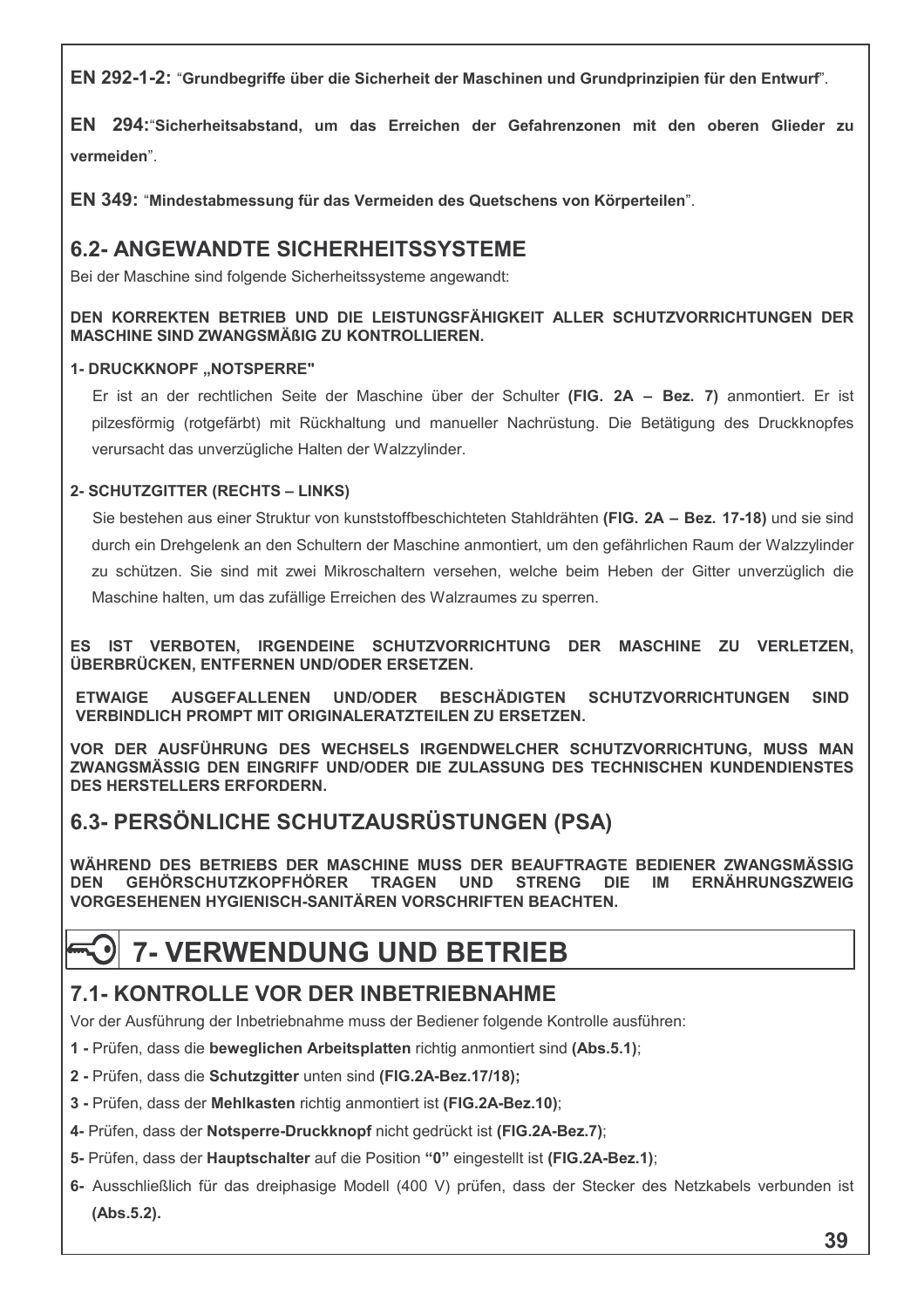#### **7.2- INBETRIEBNAHME**

#### DER MASCHINENBEDIENER KANN DIE MASCHINE ERST NACH DEN ZWANGSMÄßIGEN KONTROLLEN STARTEN. DIE IN ABS. 7.1 BESCHRIEBEN SIND.

- 1- Den Stecker des Netzkabels (FIG.2A-Bez.2) in die geeignete Buchse einführen.
- 2- Die Maschine speisen, indem man den Hauptschalter (FIG.2A-Bez.1) auf "1" einstellt;
- 3- Die Walzdicke des Teigs durch den Griff (FIG.2A-Bez.3) regeln;

a) höher  $(+)$  = den Griff im Uhrzeigersinn drehen;

b) Niedriger (-) = den Griff entgegen dem Uhrzeigersinn drehen.

4- Durch den Joystick (FIG.2A-Abs.5) den Drehsinn der Walzzylinder auswählen:

a) Pos. rechts = Ausgang des Teigs aus der rechten Seite (Einführung des Teigs von der linken Seite);

b) Pos. links = Ausgang des Teigs aus der linken Seite (Einführung des Teigs von der rechten Seite);

- 5- Die Maschine durch den Druckknopf "Start" (FIG.2A-Abs.6) starten;
- 6- Den Teig auf der ausgewählten Arbeitsplatte lehnen und den Walzzyklus starten (mehrere Vorgänge mit verschiedenen Dicken) und dabei es durch die Walzzylinder einführen;
- 7- Wenn die gewünschte Dicke des Teigs erzielt wird, die Maschine durch das Drehen des Hauptschalters sperren und den Teig entnehmen.

#### **7.3- NOTSPERRE**

Die Notsperre der Maschine kann durch das Drücken des Notsperre-Druckknopfes ausgeführt werden (FIG.2A-**Bez.7).** 

Um gefährliche Umstände zu vermeiden, die sich sofort aufweisen können, oder die sich schon aufgewiesen haben, muss der Bediener:

- 1- Prompt den Notsperre-Druckknopf (FIG.2A-Bez.7) drücken;
- 2- Die Maschine ausschalten, indem man den Hauptschalter (FIG.2A-Bez.1) auf "0" einstellt;
- 3- Eventuell den Notfall beim "Sicherheitsverantwortlichen" melden:

4- Eventuell den Eingriff eines mechanischer und/oder elektrischen Wärters erfordern.

#### **7.4- INBETRIEBNAHME NACH EINER NOTSPERRE**

N.B.: Die plötzliche Unterbrechung der Stromversorgung der Maschine (Stromausfall) ist als eine Notsperre z betrachten.

Ausschließlich nach der Beseitigung der Ursache und/oder des Notfalls und nachdem man erwägt hat. dass sie keine Schaden und/oder Störungen bei der Maschine verursacht haben - eventuell nach Genehmigung des "Sicherheitsverantwortlichen" - den Notfall-Druckknopf freigeben (Manuelle Nachrüstung) und die in Abs. 7.2. beschriebenen Vorgänge ausführen.

#### **7.5- AUßERBETRIEBNAHME**

Am Ende des Gebrauchs der Maschine kann der bestimmte Bediener die Maschine außer Betriebsetzen. Dabei muss er zwangsmäßig folgende Anweisungen beachten:

1- Die Maschine ausschalten, indem man den Hauptschalter (FIG.2A-Bez.1) auf "0" einstellt;

- 2- Den Stecker des Netzkabels von der geeigneten Buchse entfernen;
- 3- Die Reinigung der Maschine laut Abs. 8.1 ausführen.